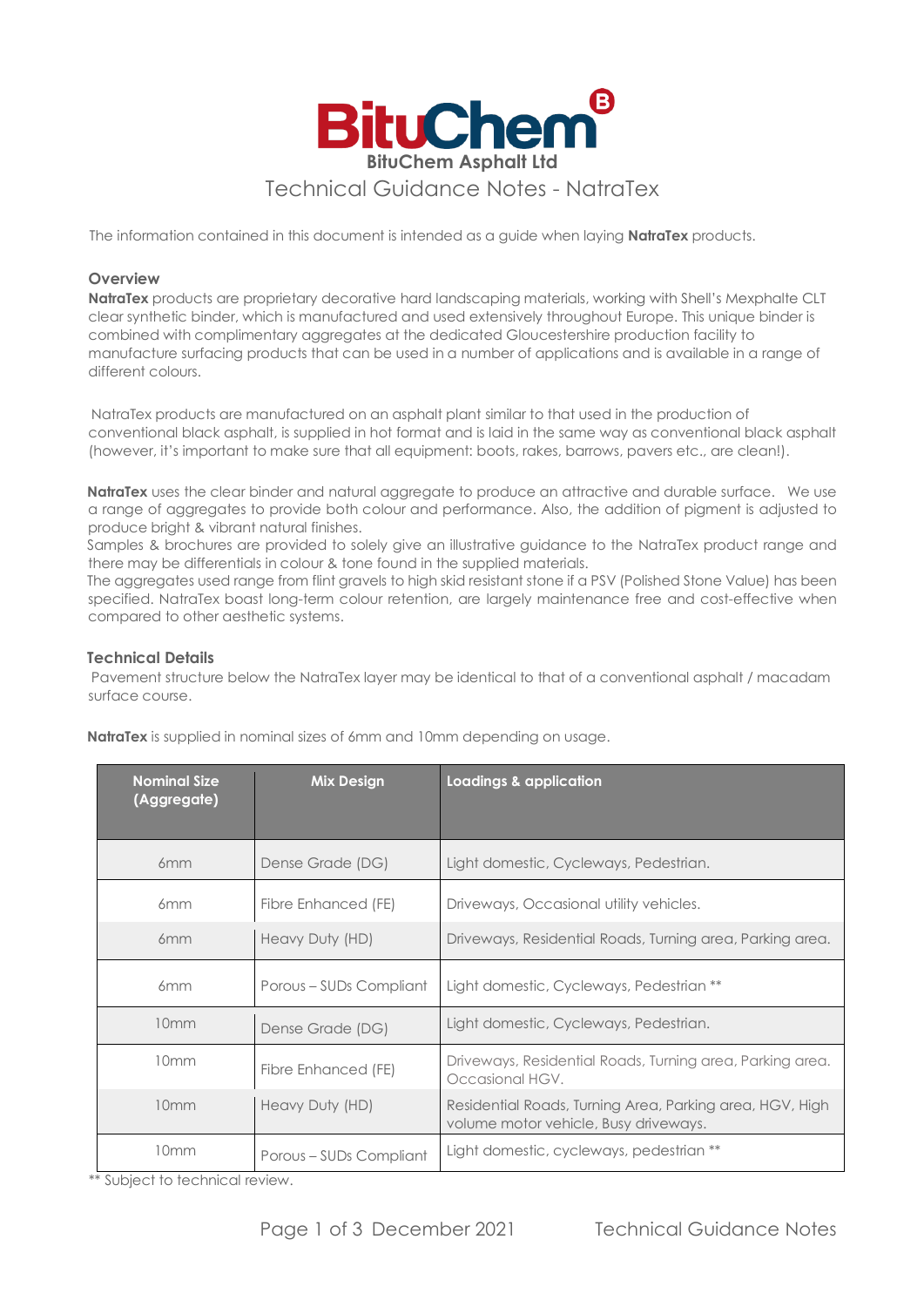# **Installation**

# **Preparation**

**NatraTex** should be installed in accordance with **BS 594987** - the standard for Asphalt for roads and other paved areas.

**All equipment needs to be clean to avoid contamination**, resulting in discolouration of the finished surface.

We strongly recommend that **NatraTex** should be machine laid, particularly the Heavy Duty & Porous ranges. It is appreciated that this may not always be possible. Please contact us for additional guidance if required.

The surface onto which the material is to be installed should be of adequate strength to bear the construction of the new surface without deformation. Designers should take into consideration the possibility of any consolidation, movement or settlement of the foundation design.

Before laying the material the surface should be free of ice, standing water, snow and loose detritus.

It's recommended to apply a bond coat to the prepared surface to prevent the ingress of water, which can result in "plating off" i.e. where the surface separates from the binder course. Ensuring that the bond coat has cured is vital otherwise bleeding can occur, which will discolour and contaminate the surface.

BituChem produce and strongly recommend the use of a clear vertical joint and edge sealant, which is supplied in 15/20 litre containers and this should be applied to all raised iron works and kerbs etc.

Although it is not always practical joints in the new surfacing should be avoided. If unavoidable care and attention to the laying plan should be given in regards the number and location of any joints.

# **Compaction**

#### **When the material has been laid, either by hand or machine, it is recommended to compact the surface as soon as possible.**

Steel wheel, tandem, vibratory rollers are recommended.

Compaction of the finished surface should be completed above the minimum rolling temp stated in the product datasheet. Continue compacting (polishing) the material until the temperature reaches approx. 60˚C. (Infrared reading on the surface will show approx. 55˚C) (Refer to specific Material Specification Data Sheet for further information.)

### **Additional Notes on Installation**

Ideally, it is recommended to complete the scheme in as few visits as possible, to minimize the risk of variation in appearance.

If "day joints" are unavoidable, they must be treated on the vertical face with the clear joint edge sealant before additional installation.

Adverse Conditions

Laying should be avoided if standing water is present or wet weather is forecasted on the day of scheduled laying.

NatraTex should not be laid if the ground is frozen. Laying should be suspended if air temperatures fall beneath 0˚C, or -3˚C in calm conditions.